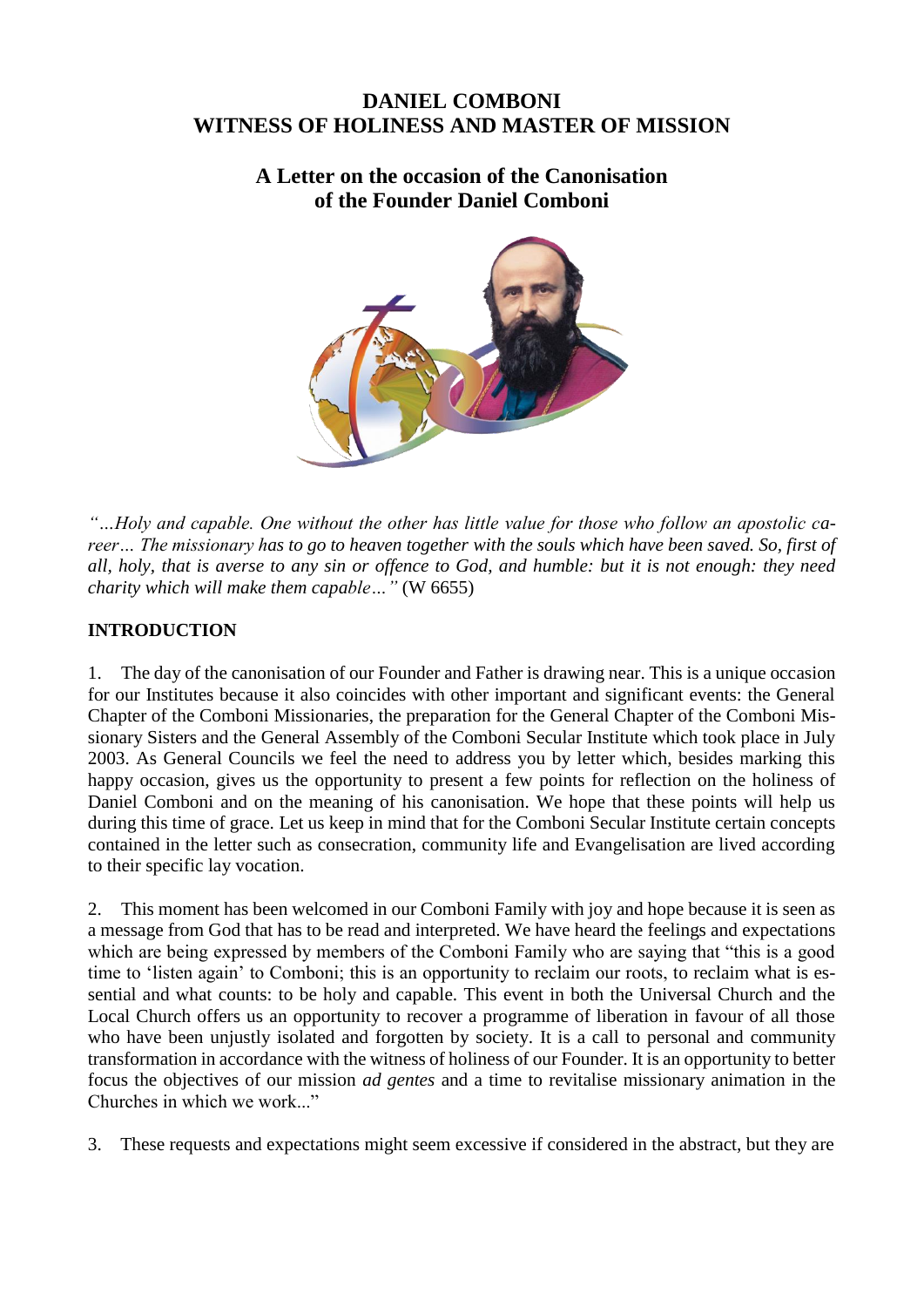more attainable if they are seen in the light of the icon to which from now on our missionary life will be continually referred: Saint Daniel Comboni. He is the companion of our journey, walking alongside us and a multitude of brothers and sisters the Lord continues to send us and with whom we continue to "make common cause". Such a conviction and the experience of "companionship" will not only open up a new perspective on our life and work, will not only be a consolation and boost, but it will also be binding on us because, with the canonisation of Daniel Comboni, the Church publicly recognises the exemplary life of this son of hers and therefore pronounces a conclusive verdict on the quality of his life, on his coherence and on his actions. Gathered by the Church before our Founder, we now know that we are in front of an authentic "source" of missionary wisdom.

4. What can we gather from this particular moment which the Church grants us? What does it mean to us today that Comboni is a saint? In the post-synodal Exhortation Ecclesia in Africa, John Paul II reminds us that: *"A missionary is really such only if he commits himself to the path of holiness […] The new urge towards mission 'ad gentes' demands holy missionaries. It is not enough to renew pastoral programmes, nor to better organise and coordinate the ecclesial bodies, nor to explore with deeper perception the biblical and theological bases of faith: what is needed is to awaken a new 'holy fervour' among the missionaries and the whole Christian community"* (EA 136).

5. The aim of this letter is to give voice to that which Daniel Comboni, by his witness, and the witness of those who lived with him, would want to pass on to us, almost like a viaticum, on the journey of mission. This letter therefore, will offer a few reflections on the kind of witness he gave, on the origin of the mission, on the subject of mission and on the options which are necessary for a creative fidelity to the charism.

## **I - MISSION AT THE HEART OF THE CHURCH'S HOLINESS**

6. The canonisation of Comboni establishes an authentic moment of grace for us as the Comboni Family, insofar as it affirms, with the authority that comes from a lived experience, approved by the Church, the necessary link between holiness and the mission *ad gentes*.

7. A simple statistical observation could help us appreciate the grace of a Founder recognised as being of significance for the whole Church. Of the 476 saints canonised during this pontificate, there are only four Founders of Missionary Institutes. These are Eugenio de Mazenod (1782-1861), Marcellino Giuseppe Benoît Champagnat (1789- 1840), Daniel Comboni (1831-1881) and Arnoldo Janssen (1837-1909). A closer look at their histories shows us that, of the four, only Comboni and Janssen were founders of Institutes that are exclusively missionary. This first annotation, even if in passing, is not without significance. The least we can say is that the canonisation of Daniel Comboni reminds us of a holiness which is strictly connected to the mission *ad gentes* as an enduring characteristic of the Church.

8. Holiness, or *"the perfection of charity"* (LG 39), forms the central reality of the Church as "mystery". She is constantly called to contemplate and incarnate the divine love, which goes out towards humanity and tends, by its very nature, to its full resolution in the great reunion of all in the house of the Father. Nevertheless, the Church cannot do this without our eyes "fixed on Jesus who leads us in our faith and brings it to perfection" (Heb. 12: 2), and without people who, now as in the past, "despise and despised the shame", "endure and endured the opposition of sinners" and "in the fight against sin… had to keep fighting to the point of bloodshed" (Heb. 12: 3-4). Without the faces of men and women consumed with love, our God would be an invisible God, indifferent to human suffering, a useless God, a distant, invented, virtual God, and the Church would be a community with no memory and no prophecy. Instead the Church will always be made up of a "host of witnesses" (Heb. 12: 1) to urge and encourage those of us who are still running in the race. It is impossible, therefore, to separate the holiness of the Church from the holiness in the Church. Comboni now becomes a tassel of this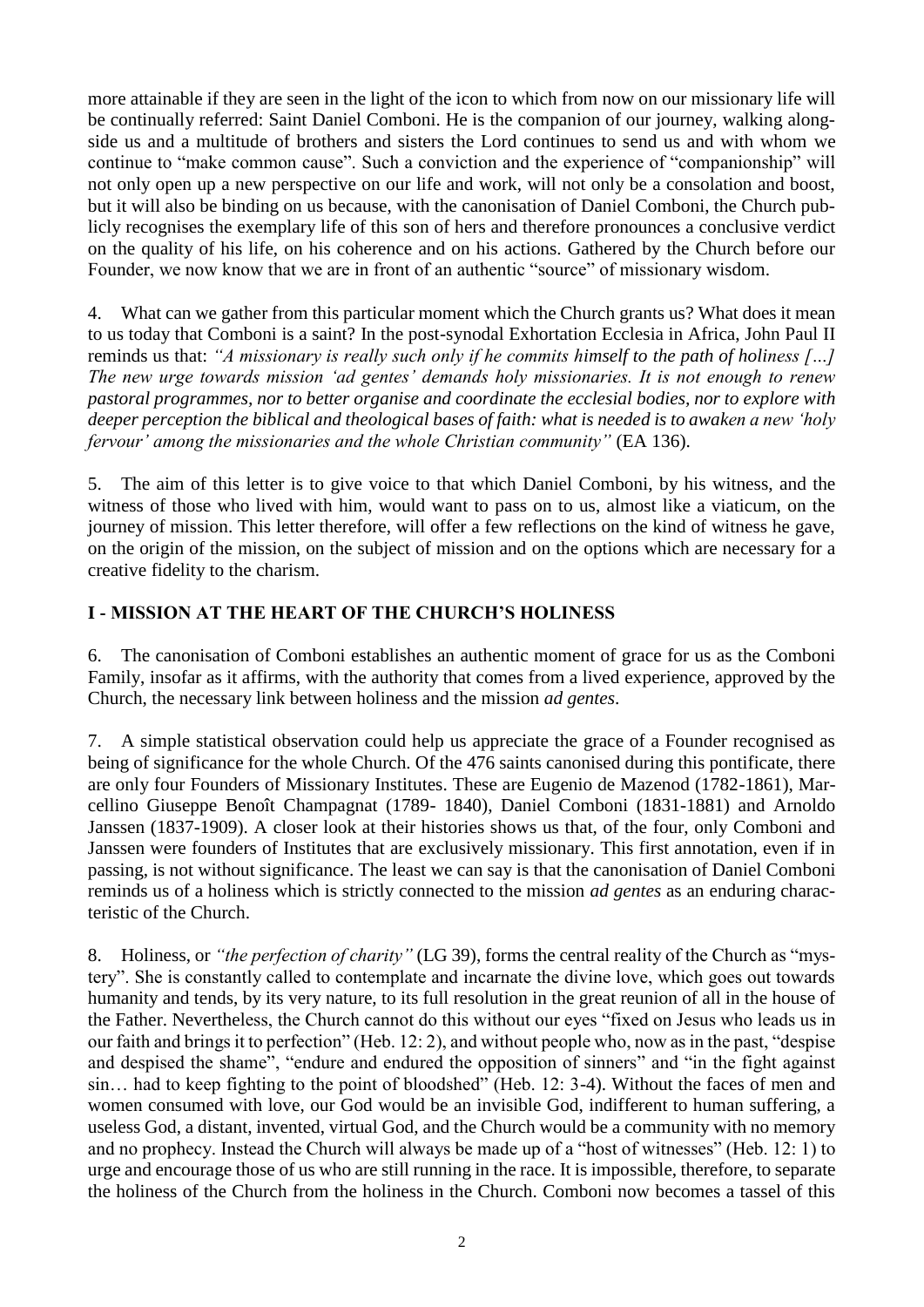portrait gallery that transforms the present into "diligent love, example, solidarity, intercession" (LG 51) and "proclamation" (AG 10).

9. The holiness of Comboni continues to call the Church and all of us Comboni Missionaries to our true identity as consecrated men and women for the mission. The person of Comboni and his life, lived as a journey of love without limits, speak to our hearts in a most convincing way and show how holiness and mission are two inseparable realities. In *Redemptoris Missio* John Paul II reminds us of this: *"The call to mission derives, of its nature, from the call to holiness… The universal call to holiness is closely linked to the universal call to mission. Every member of the faithful is called to holiness and to mission. This was the earnest desire of the Council, which hoped to be able 'to enlighten all people with the brightness of Christ, which gleams over the face of the Church, by preaching the Gospel to every creature' (cf. Mk. 16: 15)"* (RM 90).

10. By his way of life, Comboni seemed to anticipate the fundamental affirmations of Vatican II on the responsibility of the whole Church for the proclamation of the Word and the transformation of the world into the Kingdom of God (LG 17). This unequivocal call of the Council proclaims that the mission is the primary responsibility of the Bishops (LG 23). Comboni had said this almost a hundred years before in his *Postulatum pro nigris Africae centralis*, which was sent to Vatican I in 1870. He drew the attention of the Council Assembly to the collegial responsibility of the Bishops in the face of the mission of the Church, a Church without borders, without barriers, open on all fronts, to everything and everyone. He wrote: *"Every effort must be made to unite Africa to the Catholic Church. This, in fact, is required by the honour and glory of Our Lord Jesus Christ, to whose reign, after such a long time, Central Africa is not yet subject even though he shed his blood for its regeneration. This is required also of the ministry entrusted to you whom the Holy Spirit has appointed as Bishops to lead the Church of God"* (W 2308).

11. We are called, through the example of our holy Founder, to constantly witness to and remind the Church that reference to the mission *ad gentes* cannot be either casual or sporadic. It is an integral part of its sacramental structure and it assesses the truth and holiness of the Church of Christ. Of course, today *ad gentes* cannot be identified solely with geographical movement, but in responding to urgent situations and, in doing so, to contribute to the salvation and transformation of a worldwide society. In his time Comboni made the Church aware of his vision and today he continues to place the missionary message of salvation in Christ at the centre. If we look at the state of humankind: peoples as yet not evangelised, violence, injustice, discrimination, oppression, poverty and intolerable suffering, we will be convinced of the necessity of this mission *ad gentes*, of the need to proclaim the transforming love of Christ.

12. Let us overcome our hesitation, our fears and our doubts. The holiness of Comboni establishes a renewed call to believe that the Christian mission really is still at the beginning and that this is a testing ground for the Church. *"The mission ad gentes faces an enormous task, which is in no way disappearing. Indeed, both from the numerical standpoint of demographic increase and from the socio-cultural standpoint of the appearance of new relationships, contacts and changing situations, the mission seems destined to have ever wider horizons"* (RM 35).

13. In his holiness, Daniel Comboni is telling us not only that the mission is ongoing, but also how it must continue. Thus we are drawn to take his holiness as an expression of mission in the form of his person and of his works. Two witnesses confirm the truth of this. Sr. Caterina Chincarini was a 20 year-old Comboni Missionary Sister who travelled with Comboni from Cairo to Khartoum and from El Obeid to Delen in 1881 and was imprisoned by the Mahdi from 1882-1891. At the ordinary process in Khartoum in 1929, she said, *"Even when Comboni was alive, we all held the Servant of God to be a saint. Everyone said so. When he arrived in Khartoum as Bishop, the Governor sent a boat just for him. The whole city turned out to meet him and they were all saying: here comes a saint"*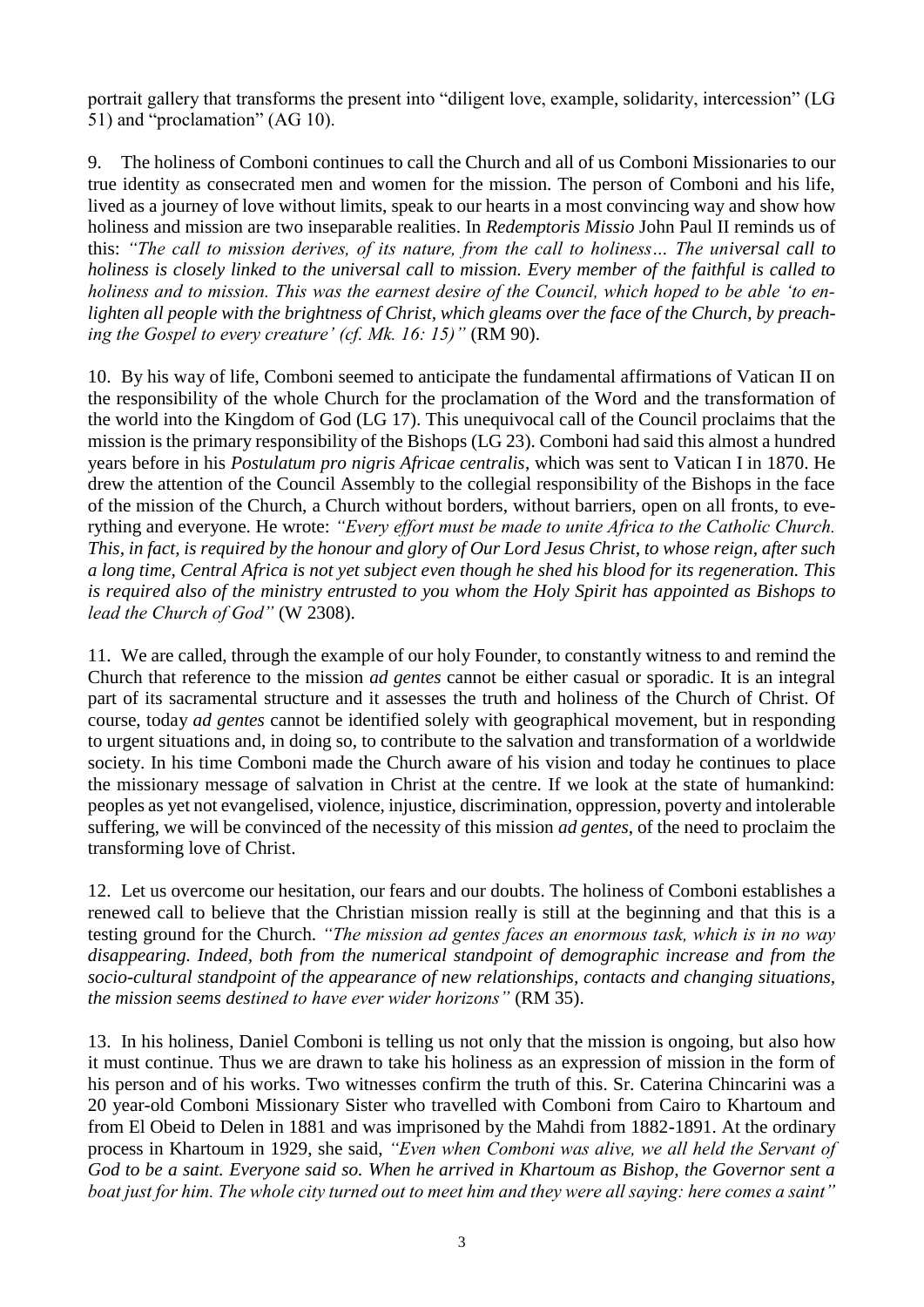(P II, p. 1256). Sr. Teresa Grigolini was one of the first five Pie Madri to leave for Africa in 1877 and was also a prisoner of the Mahdi. At the ordinary process in Verona in 1929 she added an interesting observation on the difference between essence and appearance. She said, *"Outwardly he did not seem to be a recollected man, but his behaviour made me believe that he was always in the presence of God."* (P II, p.1236)

14. To discovery the meaning of Comboni's holiness requires an effort; it is important to move from the appearance to the essence. It is important to be able to reach the interior biography in order to understand how his holiness was able to bring about a shift in history from within and, in his case, with the involvement of Church and society, to restore the almost defunct Vicariate of Central Africa.

#### **II - THE HOLINES'S OF COMBONI: THE CREDIBILITY OF THE WITNESS** *"mission does not need heroes, but true and authentic men and women"*

15. Comboni was a man with one single ideal and was not the superficial enthusiast who gets lost in a thousand unrealistic causes. In spite of his many activities, Comboni had one only cause. However, he did not turn in on himself because the demands of his cause and his plans for the mission of Central Africa were to range over the whole of Africa and of the world. He was one of the few men in the life of the Church who can be identified with one continent. As St. Francis Xavier was the missionary of the Far East, so Comboni cannot be thought of without Africa. He and Africa are inseparable.

16. Comboni was completely dedicated to the work to which he felt called. He was never stubborn or violent. He was never overcome and was a true bulwark and, in spite of his many sufferings, his many letdowns, even his weaknesses of character, he never turned in on himself, was never disappointed and never gave up. Wherever there was a failure in the proclamation of the Gospel, wherever an injustice to the dignity of a person or of a people, there Daniel Comboni was to be found. His steadfastness and openness was perceived above all by the poor, whenever they came upon him. This was the case with Maria José Oliveira Paixão, the Brazilian woman who, in 1970, at the age of ten, was cured by his intercession. In an interview in 1996, 26 years later, she said, *"In the bearded man (barbão) I got to know as a child at the time of my healing I have rediscovered today a man who, during his whole life, fought for the weak and ransomed the blacks so that they could be evangelisers to themselves. Mgr. Comboni had great plans for the whole world and he succeeded because his missionaries are present in the whole world and they still follow the Founder today."*

17. There were two-mainstays of his work on which its continuity depended. One was his fidelity and one was his generosity. We see in him a man of great fidelity who never gave in to compromise or relied on his willpower, because he was conscious that his difficult task had come from God. He looked for God and only the ways of God to reach the heart of the African, to reveal it and discover within it the seed of self-regeneration. At the same time he desperately sought the African who was the most abandoned of his time, but he looked for him with the heart of God. Comboni was a generous man in whom everything and everybody was imprinted and this was instantly perceived as total acceptance. Cardinal of Canossa, with a little regret, noted, *"That blessed Father Daniel [….] has a heart that feels too much and so he keeps on giving"* (P II, p. 1249-59). He was more than a strong man, and no one could doubt his abounding energy. He was a true, honest and sincere man. His heart could be read on his lips and there was nothing hidden, no pretence and nothing complicated in him. The Sisters, who bore with him the "heat of the day" of the African undertaking noted that*, "he was very humble, such that sometimes we scolded him"* (P II, p. 1255). *"He was as simple as a child: as he was sincere, so he thought that everyone was the same. He could never believe that others could use deception or act falsely"* (P II, p. 1265).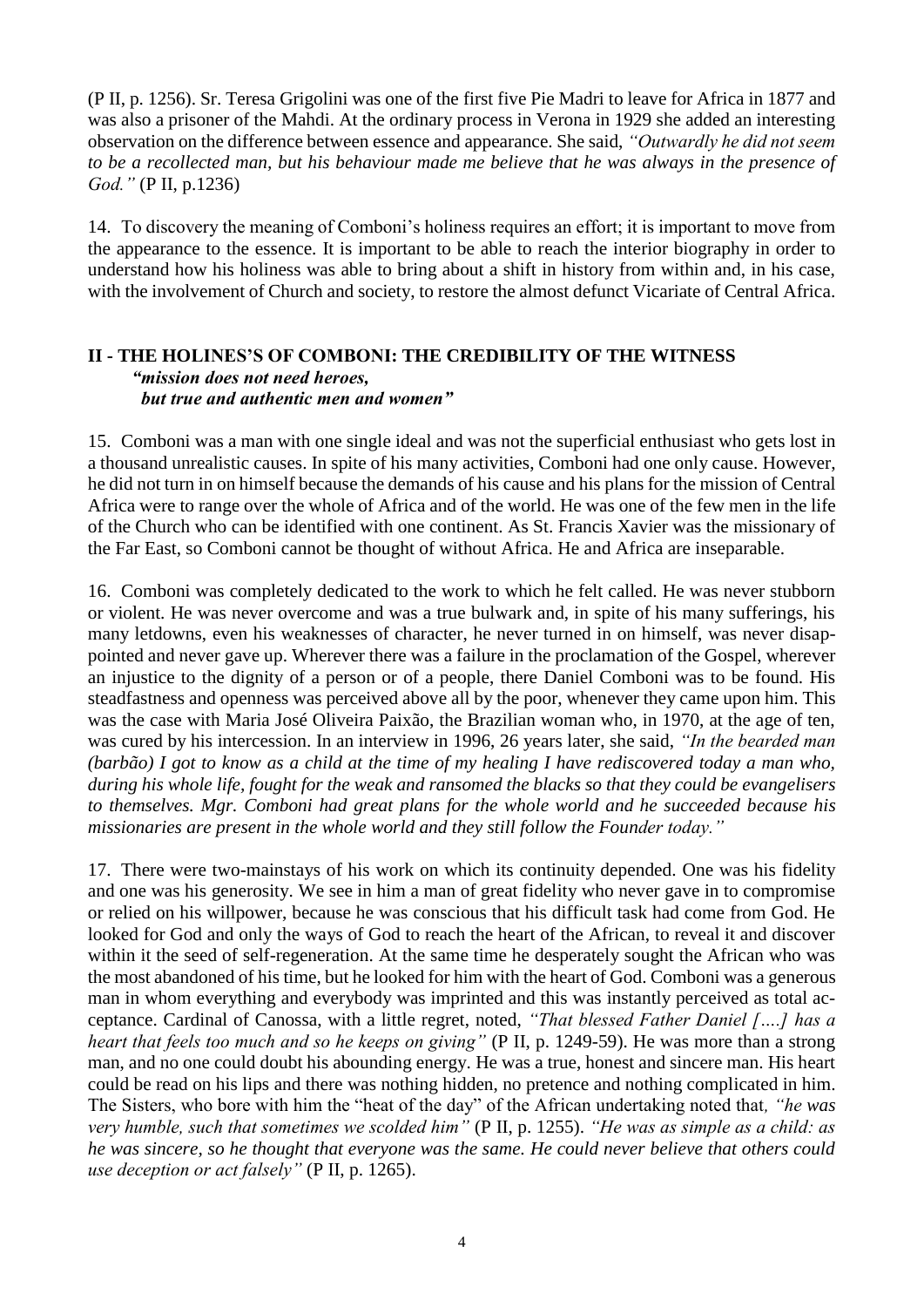18. As he was simple of soul, he was determined in all he undertook. He always started from concrete situations, from flesh and blood people. His conclusions were never the result of a speech or reasoning, but they were always focussed on concrete decisions and working plans. He never gave up. He learned to conjugate mainly one verb: to start again. The love of Christ (cf. 2 Cor. 5: 14) drove him, urged him, pushed him on, held him in its power and taught him the value of small steps and of patience. He often and meaningfully used the expression "by small steps", day by day. Of course, to advance gradually is not a euphemism, but to walk on thorns. Thus he saw the need to *"impress upon the novices that they are to be like lambs led to the slaughter, to embrace great difficulties, hardships and sacrifices and to be subjected to a slow martyrdom"* (W 5746).

19. In 1865, while in Paris, Comboni learned that he had been expelled from the Mazza Institute; in 1869, Lyons cut his funding and it seemed as if Cardinal Barnabò was turning his back on him following an unjustified slander from one of his own. In 1878, Propaganda Fide took the best part of the Vicariate away from him and gave it to Cardinal Lavigerie without consulting him; in 1881 his ability and moral reliability as a Bishop, as a man and as a Founder of his own Institute were put in doubt. His reply was firm, *"With the cross… and with Jesus who is my all, I am not afraid… not of the storms of Rome, nor of the tempests of Egypt, nor of the mists of Verona, nor of the clouds of Lyons and Paris. I am certain that by walking slowly and surely on the thorns I will manage to begin steadily to establish the Work which I have devised of the Regeneration of Central Africa, a place which has been abandoned by many*" (W 1710). The real novelty is not to begin, but to constantly start again and to persistently carry on without delays.

20. Comboni was constantly starting again throughout his life, but he never abandoned the furrow marked out for him by God and this is why the seed he sowed germinated at the right time. The value of these enduring new beginnings arises from the history of the Vicariate of Central Africa and particularly from the original lists of missionaries who ploughed the mission territories. The verb 'to start again' coupled with these names is mixed with the taste of death, of burning desert sand, of dark and putrid water from goatskins, of human skeletons strewn along the caravan routes, of the slave traffic, of sudden fevers, of exhaustion, of journeys with no return, of violent and fatal attacks of black water fever and so on. It is important not to forget that Comboni always started again in dramatic conditions. He went to the mission of Central Africa knowing that from 1847 to 1872 out of 120 missionaries 46 had died and all the others had given up (W 2849-2863). Comboni held out with a vision of the future and with hope when, from 1872, he was given responsibility for the immense Vicariate. At the time of his death, there were 28 graves, including his own, and only 11 survivors among priests, sisters and brothers in the mission of Khartoum. His greatness lies in the fact that he did not wait for better times, but that he forced the times by entrusting them to Providence and to his missionaries.

21. So, was he a hero? No, but simply a man who "*kept his eyes fixed on what is invisible*" (2 Cor 4: 18), as Paul would say, and he moved forward like Moses, "*like someone who could see the invisible*" (Heb. 11: 27). He saw the hand of God and the purpose of his undertaking. Thus he was able to perceive the positive aspect of people and of events; and this attitude generated great hope. His own dying words witness to an integrated personality even from a human point of view, in which his depth of being, his plan, the people around him and his surroundings were all in harmony. His hope was born of an interior composure and a sincere faith, *"Do not be afraid; I am dying, but my work will not die. There will be much to suffer, but you will see the success of our mission."*

#### **Comboni's legacy to us expressed in his own words:**

**"***Such a difficult mission as ours… cannot survive on appearances and with egoistic people full of themselves…."* **(W 6656)**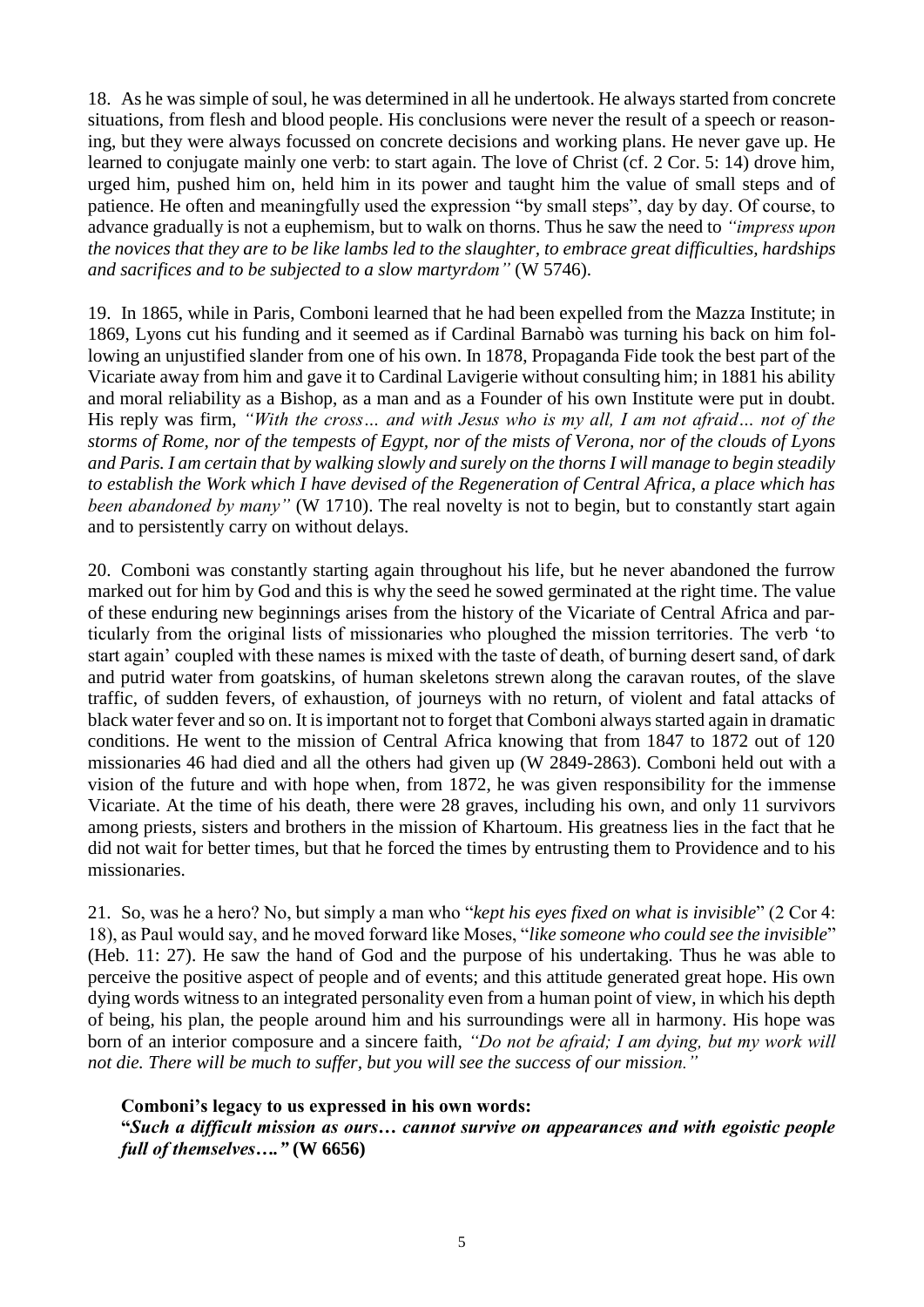22. Two precise conditions: no liking for outward appearance (it is necessary to go to the essentials) and no seeking of oneself (it is important to always look outside of the self). If we examine this closely we will see that this is the human maturity of an extroverted and positive person who tends to prefer to help the other to grow rather than worry about self. This kind of person is more concerned with God and his Kingdom rather than the search for understanding or approval of personal plans, is more able to be consistently committed to community objectives rather than only to personal ones, and finally, is more inclined to study, understand and be committed in favour of the needs of others rather than claiming personal rights.

23. There were certain unmistakable human qualities in the life of Comboni, which should mark our own personality forever. These include the ability to go to the essence of things, and not allow the self to be affected by appearances or what is secondary; it means to be other-oriented, to remove excessive attention to self. We will be distinguished by some typical attitudes: tenacity and courage in pursuing undertakings without distraction; absolute fidelity to what is started, seen in the desire to constantly start again in spite of and through disappointments and difficulties; dedication to and consideration for the other, whether one or many, which becomes evident in an ever greater sensitivity to personal and community situations of difficulty or emergency. Finally, we will be distinguished by a constructive and preferential relationship with the people we live with, one that generates hope, rehabilitation, consideration, joy, physical and psychological well being. As a result, the human maturity of the witness demands the ability to seize the time with its rhythms, cadences, successes and difficulties as s/he proceeds very slowly and by tiny steps. Such slow and persistent action goes hand in hand with a careful study of the history of the person and with definite actions. In her/his concerned and generous love, however, a great plan is revealed which has the unmistakable mark of the divine.

24. Comboni puts three attributes on the same level in the description of the missionary from a merely human point of view. They are: the superficial (concerned with appearance); egoism (concerned with self); and neglect of the spiritual good of others (having no concern for the well being and conversion of souls) (cf. W 6655). It is like saying that being closed in on oneself is the same as being closed to God and to others. Therefore, for the missionary, human maturity means "welcoming everything and everyone".

### **III - THE HOLINESS OF COMBONI: A POWERFUL SPIRITUAL EXPERIENCE AS THE SOURCE OF MISSION**

*…a divine power seemed to drive him … to where he would enclose them in his arms in an embrace of peace and love …"* **(W 2742)**

25. Nowadays we are continually being told that the Holy Spirit is the principal agent of mission; and that is right. Without him, any beginning, continuity and effectiveness of the mission is unthinkable. In other words, mission cannot be accomplished without a starting point which is able to constantly revitalise the activity. Now, in combonian language, we have to say that there is no mission unless there is a vision that points to the reality on which everything is founded and moved from the inner core. Therefore, we members of the Comboni Family should be constantly asking ourselves about the vision that motivates us and the mystical experience that animates our activity. It is not enough to affirm, as Karl Rahner said, that the Christian of tomorrow will be a mystic or he will be nothing, but we need to be conscious of the kind of God we have discovered and which we then proclaim to others. And so we see in Comboni something different and original which affected his activity and affects ours.

26. In his contemplative gaze, Comboni focuses on the love of the Father which flows from the Heart of the Son and reaches out in the abundance of the Spirit to those who are marginalised. God and his people in trouble, the open Heart of the Saviour and people who are oppressed and abandoned, the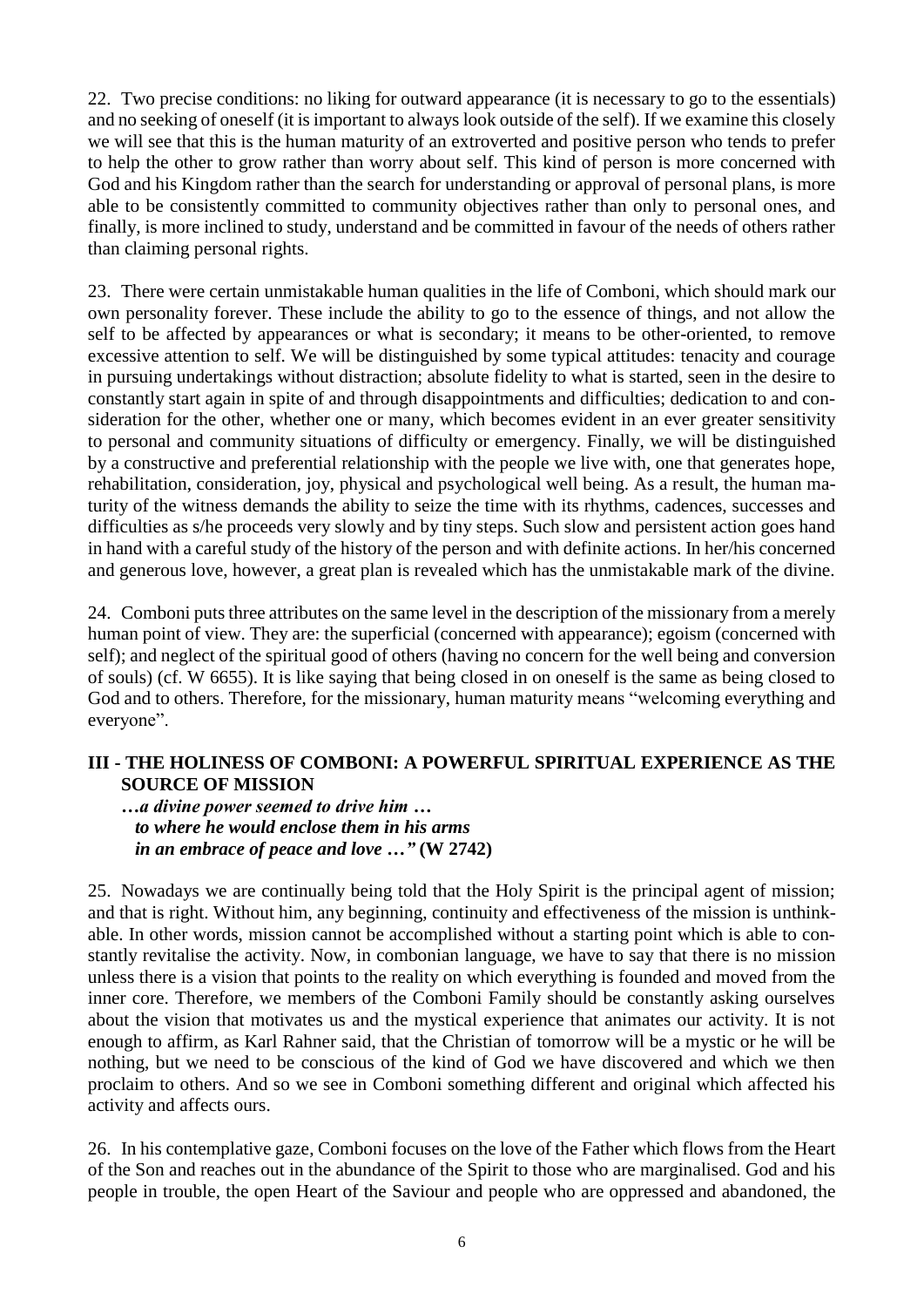Crucified Good Shepherd with a pierced heart and the Africa or "Africas" of those who are ignored, enslaved, hungry and cut adrift are now inseparable. It is impossible to think of one without the other; it is impossible to believe in the love of God and forget the brother or sister in trouble. The Plan for the Regeneration of Africa, the Magna Carta, affirms it categorically. Comboni wrote, "… *the catholic",* did not allow himself to be influenced through *"the miserable lens of human interest",* but by *"the pure light of faith"* in which he sees *"an infinite multitude of brothers and sisters who belong to the same family as himself with one Father in heaven."* Then he felt himself *"carried away under the impetus of that love set alight by the divine flame on Calvary hill when it came forth from the side of the crucified one… and drive him towards those unknown lands. There he would enclose in his arms in an embrace of peace and love those unfortunate brothers of his"* (W 2742). We must always proclaim the Divine love, in which we profess to believe, by the liberating service we freely give to our most abandoned brothers and sisters.

27. At the heart of mission is the loving and wounded Heart of the Triune God which turns to look at the missionary and at Africa. Our response is a "nuptial gaze" on the God whose heart is moved by the sufferings of the peoples. The way we look towards God has a bearing on our attitude towards others. In the Rules of 1871, Comboni wrote of the importance of … *" a heart that burns with the pure love of God and to keep one's eyes fixed on Jesus Christ, loving him tenderly and seeking to understand the meaning of a God who died on a cross for the salvation of souls"* (W 2705, 2721). The holiness of the missionary lies in allowing oneself to be enlightened by the complete openness of God towards those no one cares about, in order to allow oneself to be carried forward by the movement of this same love.

28. Comboni was not concerned with teaching ascetic statements, neutral definitions or general concepts about God's love. The God in whom he believed and whom he followed is the same God who loves Africa and who also died for the Africans. This God has a merciful face which is made up of a great number of human faces with all their joys, sufferings and expectations. Important consequences for Comboni arose from this Heart of God which beats in unison with the joys, sufferings and expectations of every human heart, and from this Cross on which God died for the most forgotten in body and spirit.

29. The first consequence is to remain faithful to the real dimension of the love of God. And so he was always expanding his attention and concerns. The love of God, which is at the origin of mission, is never exclusive but rather inclusive. In fact it is dynamic and so tends to include, to bring to mind and to embrace even that which we may seek to wipe out from our memories because it is distant, different or alien. In a sense, Comboni expands on what Paul says in Galatians: *"He loved me and gave himself for me"* (Gal. 2: 20), which becomes: *"He loved me and gave himself for us, for Africa."* In 1880 he wrote to Giulianelli, *"Pray and ask others to pray for me… so that we all become holy in saving Nigrizia"* (W 5976).

30. The second important consequence is the turning upside-down of the main quality we attribute to the Heart of Christ – not to be consoled but to console, to suffer with. Comboni perceives the mystery of the open Heart of the Crucified, which for him is the source of mission, not as the consoling of God but rather as God who consoles, bears the wounds and heals the scars through the scars of his Son. In the words of Comboni, *"The thrust of the lance reached even the heart of Africa"* (W 1733). At the beginning of the mission is a holiness of God which is described in terms of empathy rather than in terms of separation and distance. It is not the separation of "be holy as I am holy" (cf. Lev.11: 44-45; 19: 2; 20: 7), but rather the closeness of the God of Hosea who exclaims, *"Ephraim, how could I part with you? Israel, how could I give you up? …My heart within me is overwhelmed, my whole being trembles at the thought… for I am God, not man; I am the Holy One in your midst and have no wish to destroy"* (Hos. 11: 8-9).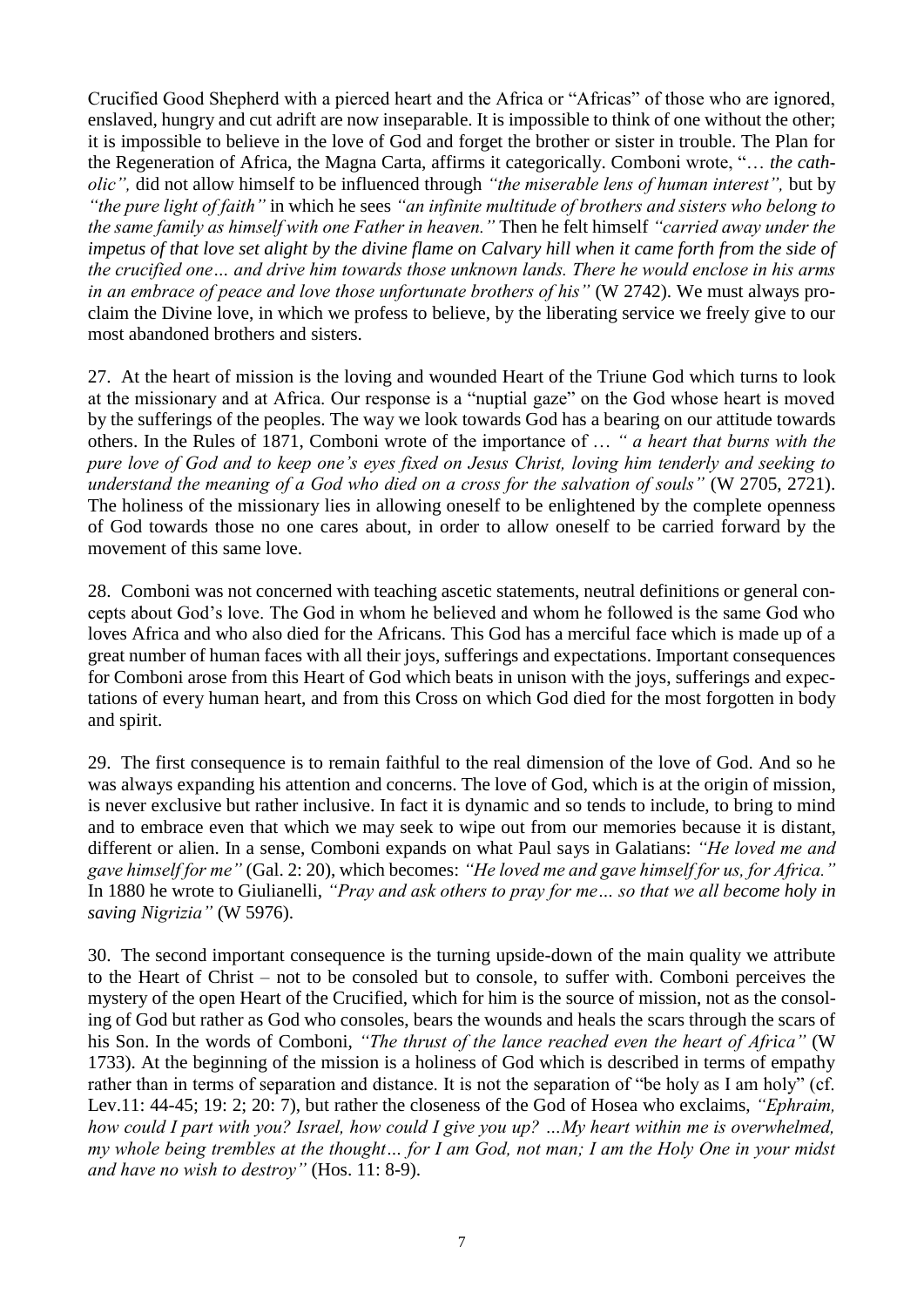31. And so, we not only have a God who is close to humanity, but one who cannot do without humanity and its history. In fact, according to the prophet Hosea, the worst threat God could make was, "*I shall love them no longer*" (Hos. 9: 15). It would be impossible! There would be complete vacuum. It would mean not only the abandonment of the people by God and therefore the destruction of the people, but it would result in the negation of God himself: the refusal of God to be God. Holiness, therefore, on which mission rests, means first and foremost God's closeness to us. The experience of the love of the Triune God through the Heart of Christ, is the experience of a God who takes on himself the evil of the world. He is a Father God who, moved by His Spirit of love, takes upon himself all wrongs and pays the price for his children through his own Son. God has borne the burden of his sons and daughters.

32. This insight suggests extraordinary consequences for us. It would mean not to shake off the responsibility for others, but to take on their wrongs; not to label and judge the faults of others but to carry them together; not to expose their wounds, but to heal them together; not to close oneself in an independent spiritual solitude, but to pray together. Our society and sometimes even our Church and our communities follow other trends: you have done wrong, now you will pay; today you are efficient, I applaud you; tomorrow you are no longer efficient, I cast you aside; today you are in a weak position, an illegal, a refugee, desperate, so I reject you; either you accept these conditions or, rather, subconditions of work, or you go… The aim of mission is to carry the compassionate love of Christ to others. To live by this love is, according to Comboni, the first and absolute condition for evangelisation.

33. Comboni's deep love of God was noted by many. Sr. Matilde Corsi, a Comboni Missionary Sister who first knew Comboni in 1877, at the process in Khartoum said, *"His love for God had no limits"* (P. II, p.1265). Sr. Chincarini noted, *"The Lord was his only life. He sought to instruct everyone, and especially the Sisters, in the spirit of prayer and limitless trust in the Lord. In the face of difficulties he would say, 'Let us trust in God and rely on him always'"* (P. II, p.1255). Said Mohammed Taha, a Muslim and a slave merchant, in his statement never tired of saying that, *"Comboni loved God very much. He knew that everything came from God and he hoped in him. We recognised his great faith from the way he spoke"* (P. II, p. 1270).

34. All the witnesses were impressed by his constant prayer. It often took place at the most inconceivable and difficult times and most of all at night. Sr. Chincarini reported that, *"Because of his many concerns, the Servant of God did not sleep much and from his brief rest he stole some time to be with God especially for the recitation of some of the prayers he had not been able to say during the day. He was often seen late at night walking in the courtyard with his rosary in his hand"* (P. II, p.1255). Rafail Rigsalla Habasci, president of the Coptic-Orthodox community in Khartoum, in his statement said, *"The face of the saint was cheerful"* (P. II, p. 1269), on his face he reflected the light of Christ.

#### **Comboni's legacy to us in his own words: "***…To inflame them with a charity which has its source in God and in the love of Christ…***" (W 6656)**

35. *To inflame them with charity…* means to return constantly to the heart of mission which is the immeasurable love of the Father who comes to us through the pierced Heart of his Son and sends us in the Spirit. It is from here that, as individuals and as communities, we take shape and receive our missionary identity. The conviction that we have a unique personal call is established here*: "My God, I delight in your law in the depth of my heart"* (Ps. 40: 8). At this source we drink in the knowledge that we have been signed for ever with the seal of the paschal mystery of death and resurrection, so that even in our own bodies we have the expression of generous divine love: *"…you have prepared a body for me…And so I said, Here I am, O Lord, I come to do your will"* (cf. Ps. 40: 7-8). At this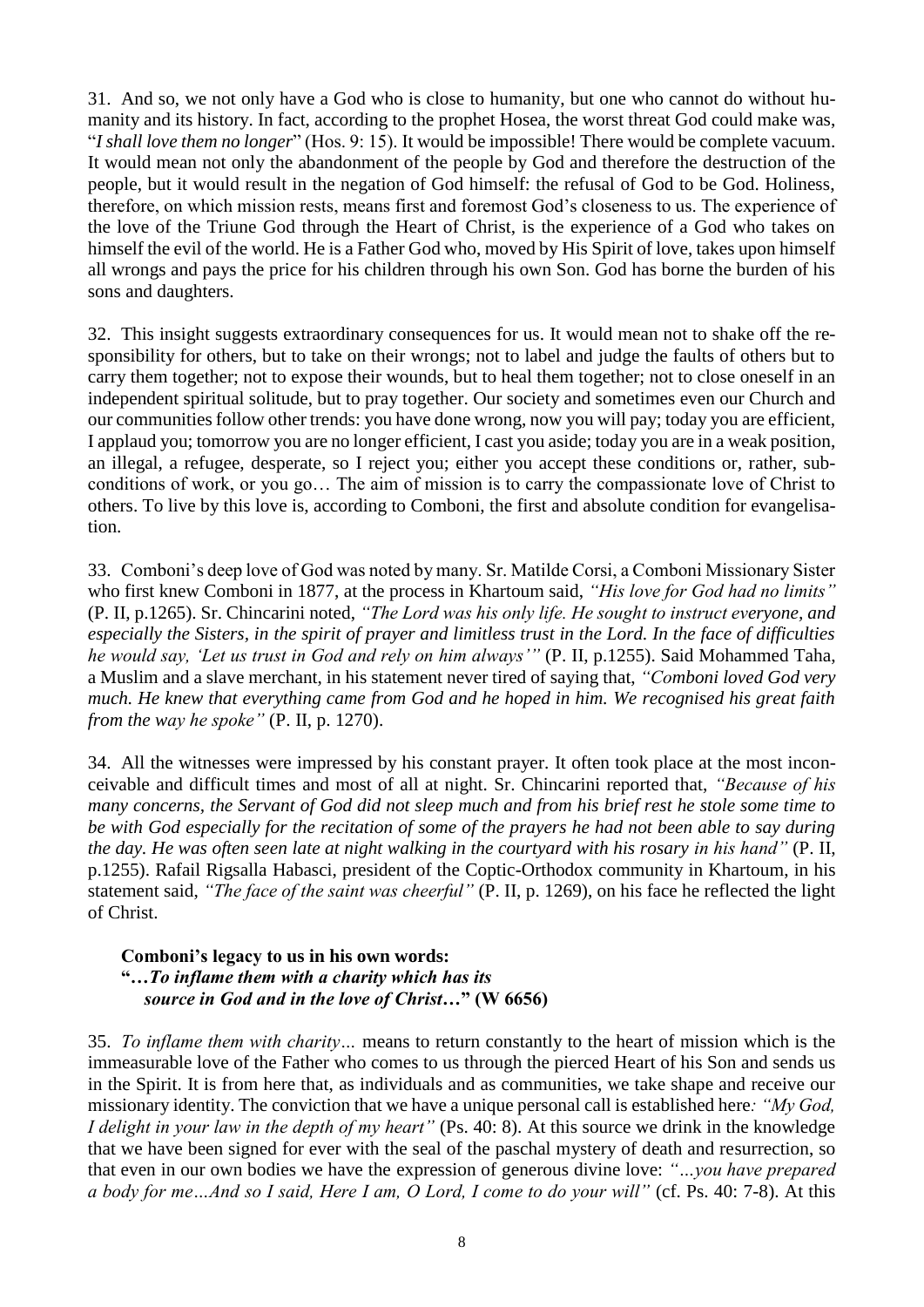source we know that we are sent in the totality and uniqueness of our self: *"Consecrate them in the truth… As you have sent me into the world, I have sent them into the world, and for their sake I consecrate myself so that they too may be consecrated in truth"* (Jn. 17: 17-19).

36. To inflame the mission with the love of God means therefore to place consecration at the centre of it: the infinite love of the Father for each one of us before our good will; the compassionate love of Christ before our solidarity; the person of our brothers and sisters before ourselves; the total gift of ourselves before anything we might possess, gain, or give, and so on. It means being able to say in all truth, following the example of Comboni, *"…wholly consecrated to the glory of God and to die for Christ" (W 6796), the only true passion of my whole life…is that Africa be converted."* (W 6987).

37. *To inflame them with charity…* means to recognise anew the centrality of consecration in missionary life. The Apostolic exhortation, *Vita Consecrata*, states, *"…The sense of mission is at the very heart of every form of consecrated life"*(VC25). This is not just a generous and efficient human commitment but apostolic life, that is, true consecration, a response to a divine grace received, a conscious binding of self to the divine love which calls uniquely and sends uniquely; it is a constant seeking for the Christ of a thousand faces. Therefore it involves, not just a part of the affections, of the gifts, of the plans or of the goods qualities of a person, but of the whole person without reserve. "*With all your heart, with all your soul, with all your strength*" (Deut. 6: 5), because it is precisely in this total Trinitarian love that, by grace, we have been chosen.

38. For us, the vows become the only possible response to so much love. They are a personal, unique and total response to a unique and total call and therefore less concerned with juridical ties, laws and moral codes, and more with the joyous awareness of having been accepted by the grace of God to be a part of the dynamic love of the Heart of God for the world. The idea that religious consecration is a diminishment, that it creates conflict or is simply an efficient tool added to mission needs to be dismissed. Consecration is at the heart of mission because it is in their consecration that missionaries, through grace, become the personal expression of gift. This gift is the most freely given, the most unselfish and the most steadfast in the measure in which it takes the form and the being of the heart of Christ and of the Cross. The gift that saves, springs from a person's deepest motivations and, therefore, it is in the three vows that everything leads back to the uniqueness of the person.

39. A continuous vigilance on the quality of our consecrated life will ensure the authenticity of our evangelising mission. It helps us to discover whether we are carrying Christ or ourselves, whether we serve people or use them, whether we help them to be rooted in Christ or we tie them to ourselves, to our plans and to our ideas. A life of consecration lived as total offering of ourselves to Christ will tell us if we are really dedicated to others and able to grow together with them in a deep and transforming spiritual experience.

40. *To inflame them with charity…* becomes concrete in a constant return to the wellspring and therefore in looking closely at the kind of personal and community prayer life we have. Comboni used to urge to pray with the fire of charity and not to be satisfied with routine and formulas, but to make of prayer a time of personal and community encounter and confrontation with whatever in us, in our community life and in our situations is in need of God, his light and his strength. We are urged, therefore, to rediscover prayer as an integral part of mission, in which we turn to God through specific fixed times and progressively become free from individualism, from over-activity and from the anxious seeking after efficiency and results; all these things mask an excessive concern with self.

41. *To inflame them with charity…* means to experience that the true meaning of consecration and of mission is the person of Christ who must be proclaimed. If the nature of consecration is the grace of being called to follow Christ, the heart of consecration is to proclaim Christ. This too is peculiar to Comboni. It is amazing how often he speaks of an urge to proclaim that makes him an announcer of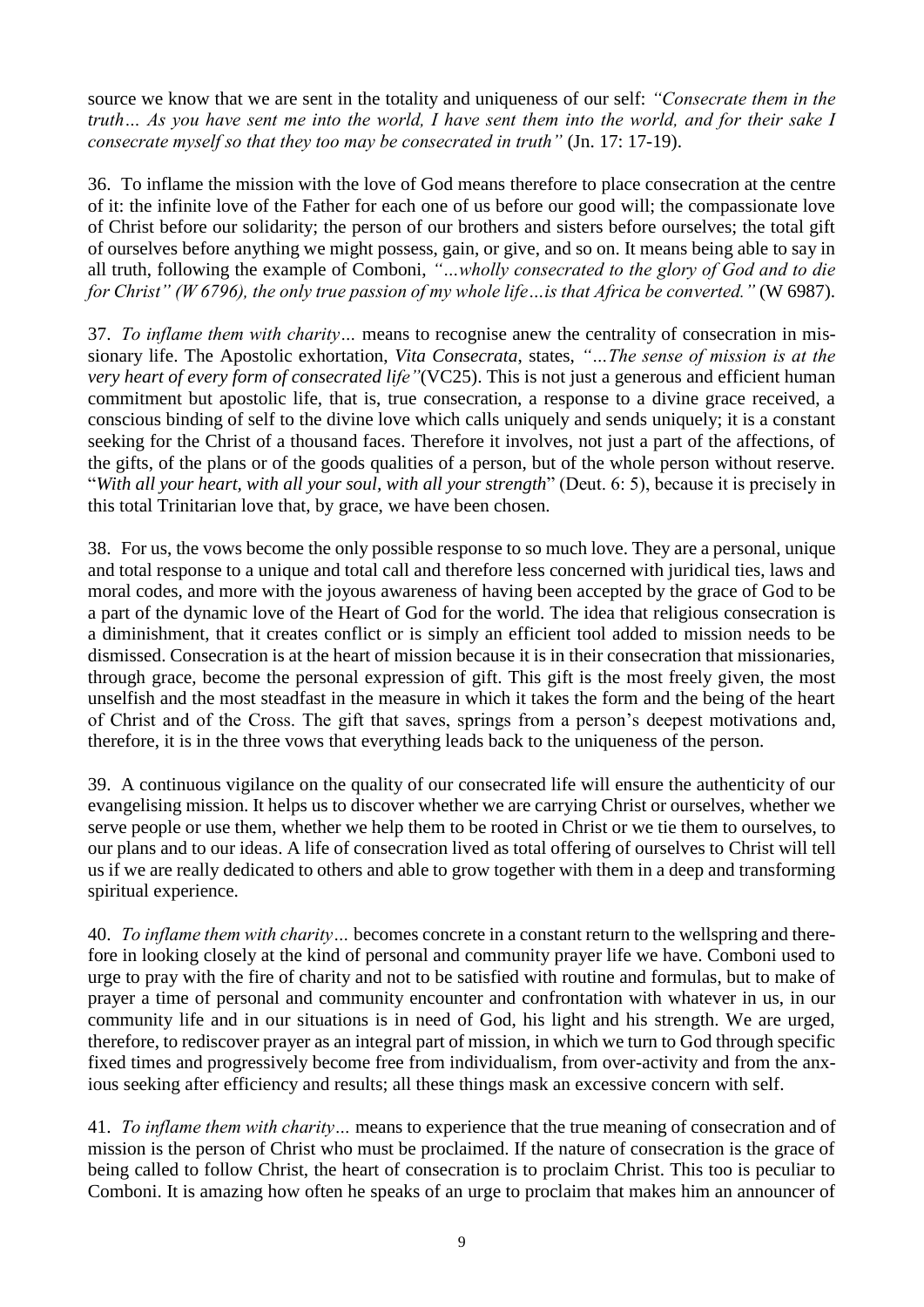salvation, because of the bond with the person of Jesus Christ. *"We work only for Christ and for the glory of his name and to win the souls of Africans"* (W 6660). Here Comboni is repeating, with the same emphasis as St. Paul, his condition as a prisoner for the love of Christ. It does not matter that he may be scorned, criticised or challenged, Christ must be proclaimed. *"…The sufferings, condemnation and death for you, must be lived out in us. We must suffer, be despised, slandered, (you, no; me, yes), perhaps condemned to die, …but all for our beloved Jesus! I do not care for the world or the opinion of the world. But for Jesus Christ's sake even sacrifice and martyrdom is very little"* (W 6664).

42. We are not called to be silent then, but to offer the word of life, the direct, explicit proclamation given in humility and conviction and without arrogance. The proclamation is not the result of an external command, but of a state of identification. Therefore the proclamation continues to be the fundamental essential before which nothing must be given preference. The words of St. Paul '*…he died and was crucified for you'*, flow from the lips and pen of Comboni and link the grace and the responsibility to proclaim Christ with the unique, total and nuptial personal relationship with him: *"We suffer for Christ and that is all"* (W 6689). *"I am totally consecrated to the glory of God and to die for Christ"* (W 6796).

43. *To inflame them with charity…* means to resolutely take the road of gospel radicalism, that is, of prophecy. It means to leave everything so that the following of Christ, which we have vowed to undertake, may become mission. It means to place the Kingdom of God above everything else (Mt. 6: 33). If we risk everything, if we seek the Lord and his plan and allow ourselves to be led by the Spirit, then prophecy-mission, the fruit of consecration, will be born.

## **IV - THE HOLINESS OF COMBONI: COMMUNITY ON MISSION "***…a little Cenacle of Apostles for Africa…"* **(W 2648)**

44. Anyone who clings to the love of God and sees that as the driving force behind the dynamism of mission, as it was for Comboni, cannot but be a community person. In the Rules of 1871 he wrote that one must be *"an inconspicuous individual in a group of workers"* (W 2700). It is the anonymity of the person who does not work for self, in an undertaking that is, however, not anonymous.

45. To speak of Comboni as a witness of the evangelising community could seem a contradiction or at least rather forced. He did not seem to be so much a community man as a giant whose distinct individualism and abundant protagonism led him to extreme activity. His same undeniable love of the Church seemed to be a love for a rigidly structured and rather conservative community. Rather than to a community, understood as a communion of persons, he seems to have referred more to the strength of its structure and organisation.

46. A more objective and profound observation, nevertheless, will reveal instead that Comboni's love of the Church, his "doing nothing without the Church" (S959. 971. 4088), was the distinguishing mark of a man profoundly convinced that the mission was opening new ways, developing and finding its truth precisely in community. Daniel Comboni showed himself to be a community man in practice long before he was so in thought. He was continually seeking out people and companions even before he looked for help and funds. Mission arises from a "trinitarian koinonia" and those who carry it out cannot but work together as collaborators in this on-going task of bringing together the scattered children of God. Speaking of Comboni, Sr. Matilde Corsi emphasises not only his evident spiritual qualities, but also the care he had for his missionaries. She stated, *"I knew the Servant of God from when he was made Bishop in 1877 until he left for Africa for the last time in 1880. The impression I had was of a holy person who thought only of God, his people and his missions."* (P. II, p.1264). The fullness of the love for God is in proportion to the awareness of the responsibility towards one's brothers and sisters.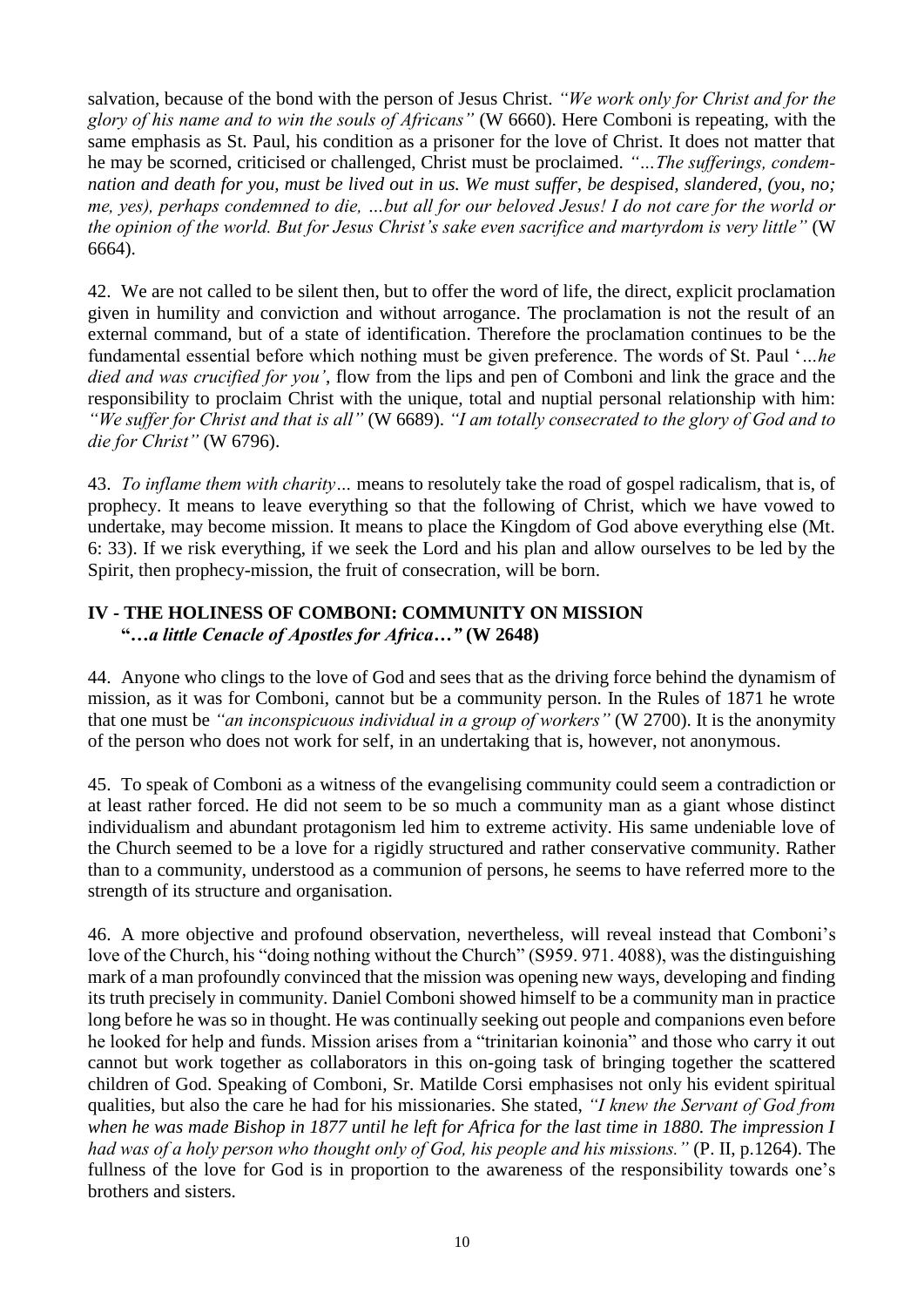47. In 1868 Comboni began to carry out his Plan together with a group of three Camillian Priests, three Sisters of St Joseph of the Apparition, sixteen African teachers and a few lay Brothers. The fact that he immediately showed his full and complete trust in the Africans was of immense value. So too was his recognition of the primary importance of women in evangelisation. He was the first to bring Sisters to Central Africa. On the  $5<sup>th</sup>$  of May 1878 he wrote to the Superior General of the Sisters of St. Joseph of the Apparition, *"Five Sisters from my Institute in Verona are now in Berber. They will be going to a new mission that I will be setting up soon. My secret, based on my long experience of 21 years, is this: in a mission station in which there are six or seven Sisters I only need to put two missionary priests. Two priests and six Sisters in a Mission in Central Africa will do more good than a Mission with twelve priests and no Sisters. This is a fact"* (W 5117). *"The Sister of Charity in Central Africa is as useful as a missionary priest; the priest would achieve little without the Sister"* (W 5442). Besides this, the commitment with which he founded his two Institutes, of men (1867) and of women (1872) is beyond dispute.

48. Comboni was a man who made contacts, a communicative man who liked to join forces with others, who engaged in dialogue, who asked for others' opinions. It was seen in his search for help from the most varied sources, Camillians, Benedictines, Salesians, Divine Word Missionaries, Trinitarians and the Sisters of St. Joseph of the Apparition. Even his proposed Central Committee, the Central Directive Committee of the Plan, which involved lay people and institutions, showed his communitarian-ecclesial-catholic mentality. He sought to organise and protect the alliance made up of the diversity of charisma and the unity of intent formed for the overall good of the work.

49. The concept of evangelisation in community can be worked out alongside those actions of his that reveal a sense of community. This is seen in the conviction that took shape in the drawing up of the Regulation of 1869 and of the Rule of 1871. The Institute was conceived of as a *"cenacle of apostles"* (W 2648), a unifying centre from which the energy for mission springs and the life of which is described as a *"living together like brothers and sisters"* (cf. W 1859, 2495, 2497). Evangelisation, according to him, must recoil from isolated individuals. No one must be left alone in a mission, or the quality of witness will suffer, devotion will wane and the moral integrity of the missionary will be in danger. (W 1317, 4241, 3189)

50. This spirit of evangelising community-communion that gives stability and authority to the work is confirmed in Comboni's final meaningful gesture before he died. At that time there were in Khartoum very young Sisters, none over the age of 23. Among them were Sr. Francesca Dalmasso and Sr. Elisa Suppi. Five days before he died he went to encourage them and to receive their promise of fidelity to the mission. Fr. Giovanni Dichtl, one of the five missionaries who were in Khartoum wrote, *"On the afternoon of the 8th he wanted me to promise once more to be faithful to the mission. I did. I swore that I wanted to die in the Vicariate. Comboni said to me, 'Africa or Death'…"* In these final promises, requested and given freely by even the youngest, and in the words spoken before he died, *"Do not fear, I am dying but my work will not die, there will be a great deal to suffer but you yourselves will see the success of our mission"* (P. II, p. 1255), there is authentic *traditio,* a real awareness

of continuity expressed in words and gestures, completed and given meaning by the young people around him.

51. To root the future of the mission in the community is not just a formal handing over, but the most convincing expression that the mission finds its real accomplishment in community and its confirmation. This is an aspect of holiness because it indicates a movement from individualism to community. In order to revitalise the mission and ensure its continuity it is imperative for us to revive the meaning and practice of fraternal communion and consider it an essential element of authentic evangelisation even today. Every specific missionary activity must spring from the roots of fraternal love in com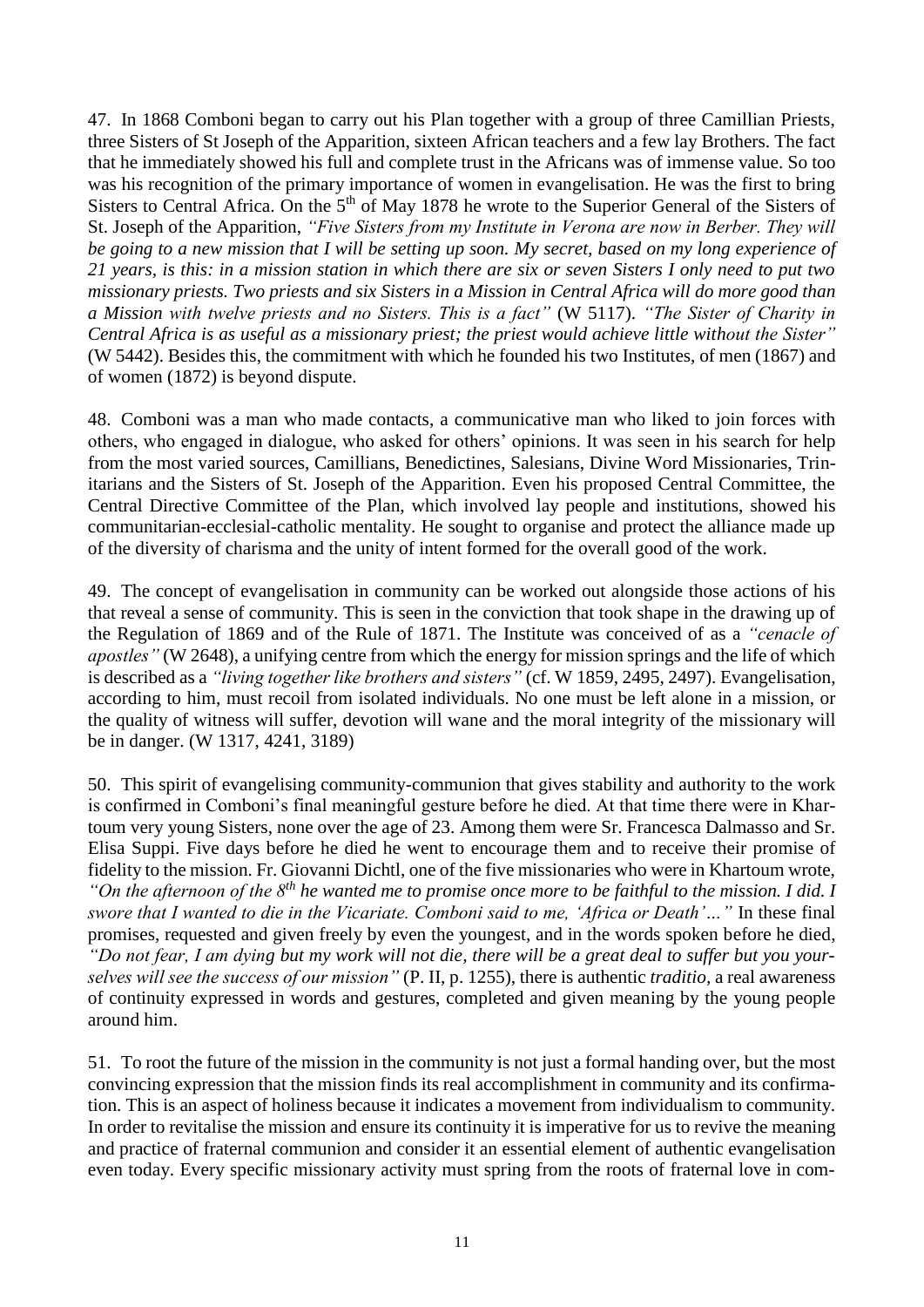munity, *"The whole group of believers was united, heart and soul"* (Acts 4: 32). That is, every apostolic action must spring from that *goodness* of brothers and sisters who live together (Ps. 33), and which makes them recognisable as *"those who have been with Him"* (Acts 1: 21).

### **Comboni's legacy to us in his own words:** *"...to become a little Cenacle of Apostles…. Rays which give both light and warmth.."* **(W 2648)**

52. Two complementary elements are necessary to live in community with renewed joy: to continually revive the meaning and the practice of a fraternal community as an essential element of religious life and consider it as essential for authentic evangelisation. The fecundity of religious-missionary life depends on the quality of fraternal life lived in common. Even more, the present renewal of mission goes through a search for communion and community.

53. Communion is lived out as life in common. It becomes a life of missionary radiance insofar as it is chaste, poor and obedient. All our relationships with the members of the Comboni Family and with others are sustained by the unique love of Christ. If these relationships are true then they should be expressions of fraternity. The more we grow in love, the more the heart expands and becomes able to include more people. All our goods, whether they be spiritual or material, must always be at the disposal of the community. And so each one will weigh personal needs against those of the brothers and sisters and not demand the right to have, but rather the right of the brother and sister to receive support. Obedience will be the expression of submission to God, to authority, to the brothers and sisters in order to become ever more *"one heart and one soul",* so that the individual and the community can submit to *"what the Spirit is saying to the Churches"* (Rev. 2: 7).

54. John Paul II warned the participants of the Congregation for the Institutes of Consecrated Life and the Societies of Apostolic Life about the activism which sacrificed the quality of community relationships. *"If the public witness of religious life in community is placed after apostolic action and personal fulfilment, then the religious communities will lose their evangelising power. They will no longer be what St. Bernard defined so well as 'scholae Amoris', that is, places in which we learn to love the Lord and day after day to become children of God and therefore brothers and sisters."*

55. *To become a cenacle…* means to concentrate first of all on the positive aspects which can build a climate of acceptance and collaboration with our brothers and sisters. At the heart of a true community lies the realisation that our life together is the greatest gift that God has given us, and in this life his grace and love become visible and effective. We are urged, therefore to revive the true aim of the evangelising community: put together by God's grace to live and proclaim the gospel. This aim of the love of God experienced together and shared with others both within and outside the community, will help us to become more balanced and to sustain personal growth because the aims of the community are reached through healthy and profound relationships between its members. The required duties will not then be mere bureaucratic functions but part of a shared commitment in which each one is interested and involved in the measure in which each one is able and available.

56. *To become a cenacle…* means to become more patient, understanding and non-judgemental and to forgive generously. It means to believe in the efficacy of everyday gestures, "the hidden virtues" which change us, the people we live with and the quality of community life. Above all it places the attitudes of reconciliation and forgiveness at the heart of community living. Only reconciliation and forgiveness can restore the ability to recognise the face of a brother or a sister in those who are close to us and can give us the joy of living together and the hope of proclaiming the Gospel as a freedom we already experience.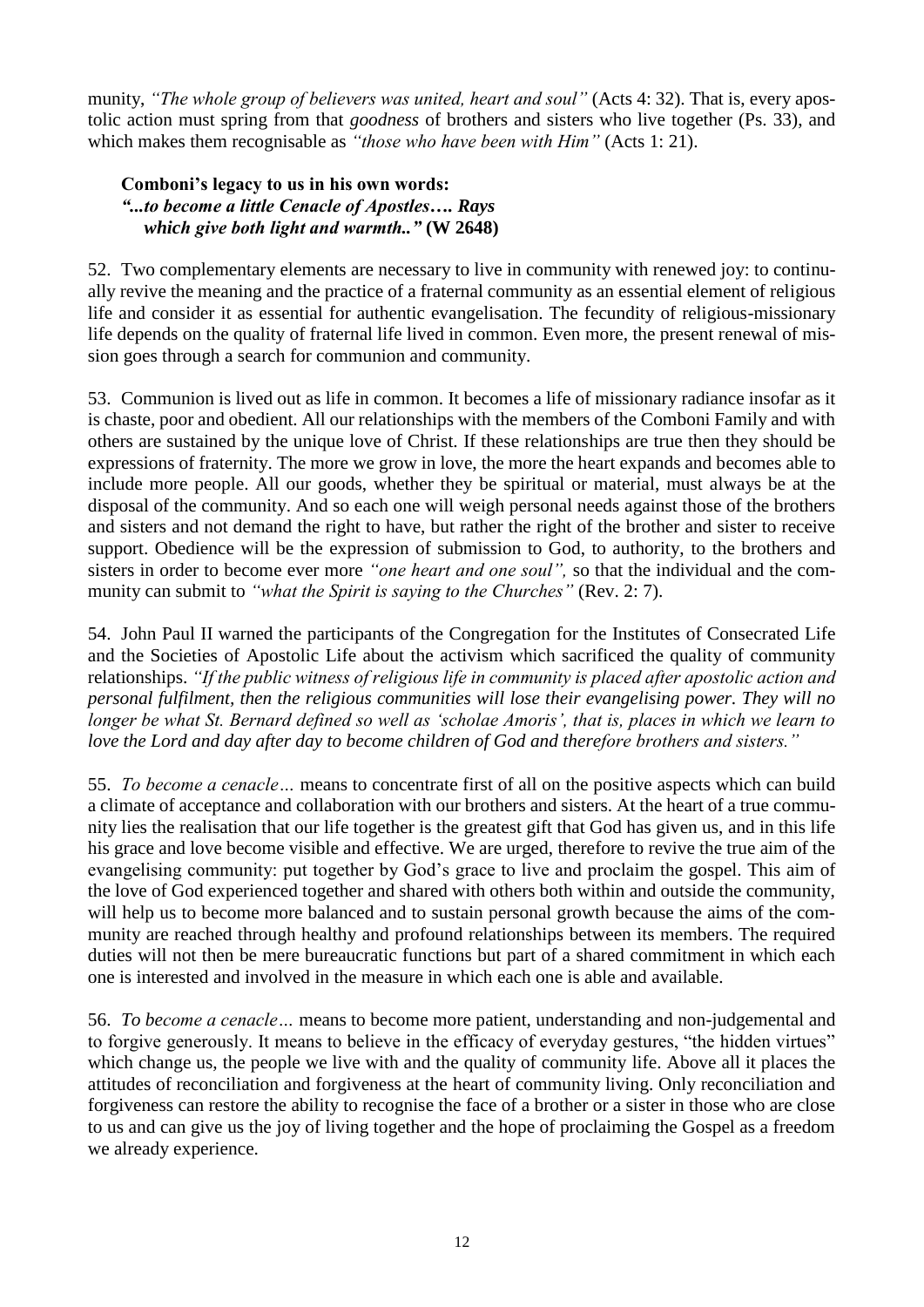57. *To become a cenacle…* means to be aware that the community is also an imperfect and ambivalent reality. We all experience the differences, the misunderstandings, the blocks, the incompatibility and the lack of communication. What is important is not to give in to what can undermine community life such as defensiveness, silence and resistance, the excessive search for interests and support outside the community, isolation and individual management of one's time and talents, to live and let live because we have been hurt or we feel unable to live together and so on. To get used to these attitudes increases the sense of frustration and delusion.

58. As there is a real danger that our love will grow cold (cf. Mt. 24: 12), we need to stir up the fire so that the community does not become a mere living side by side, nor a team of religious workers nor a hostel. If this happens, then we will need to restore excellence to our community by planning and rediscovering spiritual discernment in view of making evangelical choices. Technical research, although necessary, is not enough to discover the will of God for the members and the programmes of the community as an evangelising fraternity. Through community spiritual discernment the community becomes a family in which the different cultures are accepted and welcomed and in which each one is committed to carry out the will of God that has been discovered together.

59. *To become a cenacle…* means to recover the historical memory of the Institute and of those people who have lived out the charism in the best way. If we can grasp their spirit and their most significant achievements then even today we can guarantee continuity and stable tradition and at the same time we are given an incentive to move towards new ways of community living and new experiences of communion for mission. When we maintain a healthy and creative link with the tradition of the Institute our joy and confidence increase and together we seek ways that are not yet clear, ready to suffer together for lack of success or persecutions. Sufferings are a sign of a community sustained by the Spirit and therefore able to evangelise.

### **V - THE HOLINESS OF COMBONI: THE MISSION PLAN** *"…the option for the poorest… "to save Africa with Africa"* **(W 2753)**

60. Another aspect of the holiness of Comboni, which still speaks today, is a reminder of a discipline of the mind and of action resulting in options and in practical appropriate choices. Comboni did not stop at stating principles nor did he act just anyhow, but he had his own method as outlined in the Plan. It is common knowledge that this is the Magna Carta of his mission strategy, which is based on two fundamental statements. One is the aim, *"To save Africa with Africa"*, and the other concerns the basic option and the dynamism inherent in such an option, "*The poor as protagonist of their own ransom.*" One underlines the possibility of the Africans to become alive and active for themselves in Church and society. As Comboni wrote, *"Couldn't Africa be used to convert Africa? Our thoughts became fixed on this great idea; to regenerate Africa with Africa seems to be the only plan to follow in order to achieve such a glorious conquest"* (W 2753). The other statement says that, in this process of integral salvation (conversion and liberation, personal and structural autonomy) the starting point are the poor, the least regarded. At the end of his Plan he writes, *"… so that the conquered, not won over by force, but conquerors of themselves and their nature, will achieve true religion through Baptism as well as the great benefits of civilised life"* (W 2791).

61. This was the action of a saint because at the root of it all is a positive theological vision, the possibility of redemption for the African. The erroneous impediment based on the "ancient curse" of Canaan (Gen. 9: 25-27) would not stop Comboni, but further stimulate him to dedicate himself with urgency and greater wisdom to his African brothers and sisters. Comboni's view of Africa and the Africans was positive. He saw that God's whole plan of salvation was for them too and so it was unthinkable that there should be only emptiness, deficiency and backwardness in them which would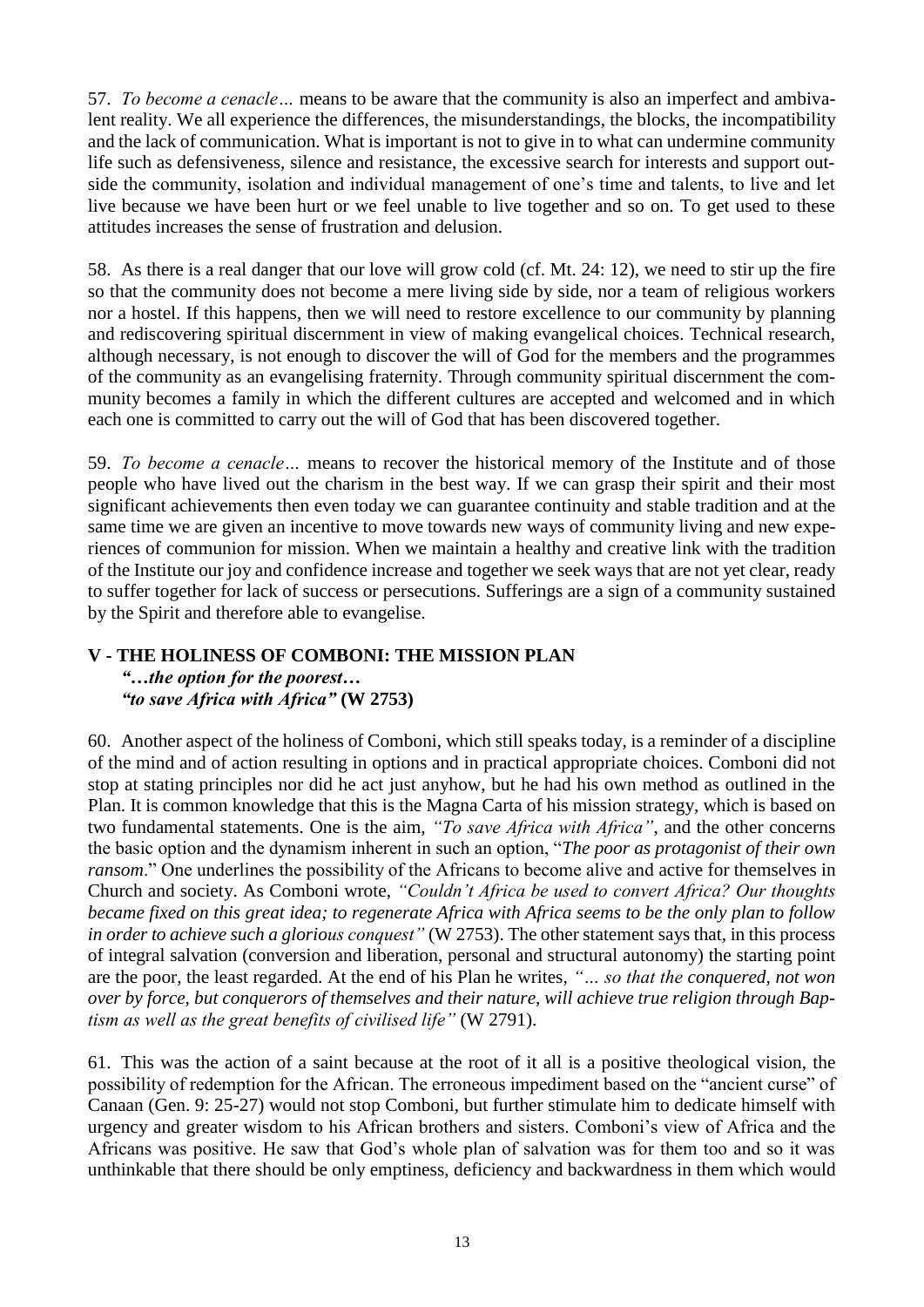justify their being left aside and despised. He saw that there must be potentiality and latent energy put there so that they could redeem themselves.

62. In evaluating the instinctive love of Comboni towards the Africans we learn that the witnesses used only one word to help us understand what kind of love it was. Comboni was called the "Father of the Africans." Erminia Mersilla was a former slave who had been picked up and ransomed by him after she had been beaten and thrown into the garden of the mission in El Obeid. In her evidence she said, *"The Servant of God seemed to me to be a father. He was the father of the poor and that was what they called him in his time. He helped everyone and because of this everyone loved him. He protected the poor slaves and defended them even before the civil authorities; for this reason the slave traders feared him greatly"* (P. II, p. 1259).

63. People were astonished by his extraordinary closeness to the Africans. We are all called to go beyond that astonishment which is normally founded on a partial understanding, because it is identified almost exclusively with a condescending attitude of the eternal benefactor. Comboni goes beyond that. He perceives the energy necessary for self-recovery because, besides being able to grasp the innate qualities of a person and distinguish them from negative behaviours induced by an unfavourable history, he starts with the objective value of every person in the light of redemption, that is from the Crucified Christ. The crucified ones of history have a substantial character because they are identified with the Crucified One.

64. Comboni has an ecclesial vision of faith and so he makes an option for the poor as a transforming power and proof of the truth of the Church and of a just society. In other words he believes in the transforming power of the poor. His unique love for the poorest of his time is not exclusion of anyone, but an option. His incessant travels, the journey with "his Africans", the drawing up of a demanding Plan of self-recovery were, in effect, an option. Behind his project of a self-sufficient Nigrizia, there is an option and not just a generous action. His contemporaries were aware of this.

65. Somit Habib, a Muslim who gave evidence at the process in Khartoum, helps us to detect the range of Comboni's charity and how far he was prepared to go towards helping. *"Bishop Comboni was the father of the poor, he helped everyone, even the whites…. He took the slaves who had escaped from their masters into the mission and defended them even in front of the government"* (P. II, p. 1260). Sr. Elisabetta Venturini was a Comboni Sister who accompanied Comboni on his last journey to Africa in 1880. She noted, *"The Servant of God would help in any kind of suffering, but he preferred to help children, women, the sick and the elderly poor. To them he gave all he could"* (P. II, p.1258). Khatib, a carpenter and domestic worker from Khartoum added, "*He was always smiling when he was with the people but he was tough with the slave traders in order to defend the poor, illtreated Africans*." (P. II, p.1257).

66. This resolute option for the "poor and impoverished" is a particular legacy of the holiness of Comboni and of his way of proclaiming the Gospel. It is a truly holy option because it means choosing the Cross of Christ as a guide to one's life and plans. In practice it means choosing the way of littleness, as a reminder of the acts of injustice which are continually being committed against those who are weakest. It is also a prophetic indication of a different way of life, in which simplicity and solidarity are the foundation of a just society in which there is room for everyone.

67. An option of holiness such as that of Comboni is ever more necessary in the face of the challenges arising from three phenomena which shake the foundations of civil and religious society today. These are multiculturalism, secularisation and globalisation. In a multicultural society, towards which we are rapidly moving, the prospects are either dialogue, mutual understanding and therefore an intercultural society or else cultural and religious clashes. In a society, which is becoming ever more secularised, there is a new dilemma: to regulate everything in the cold light of reason, go with the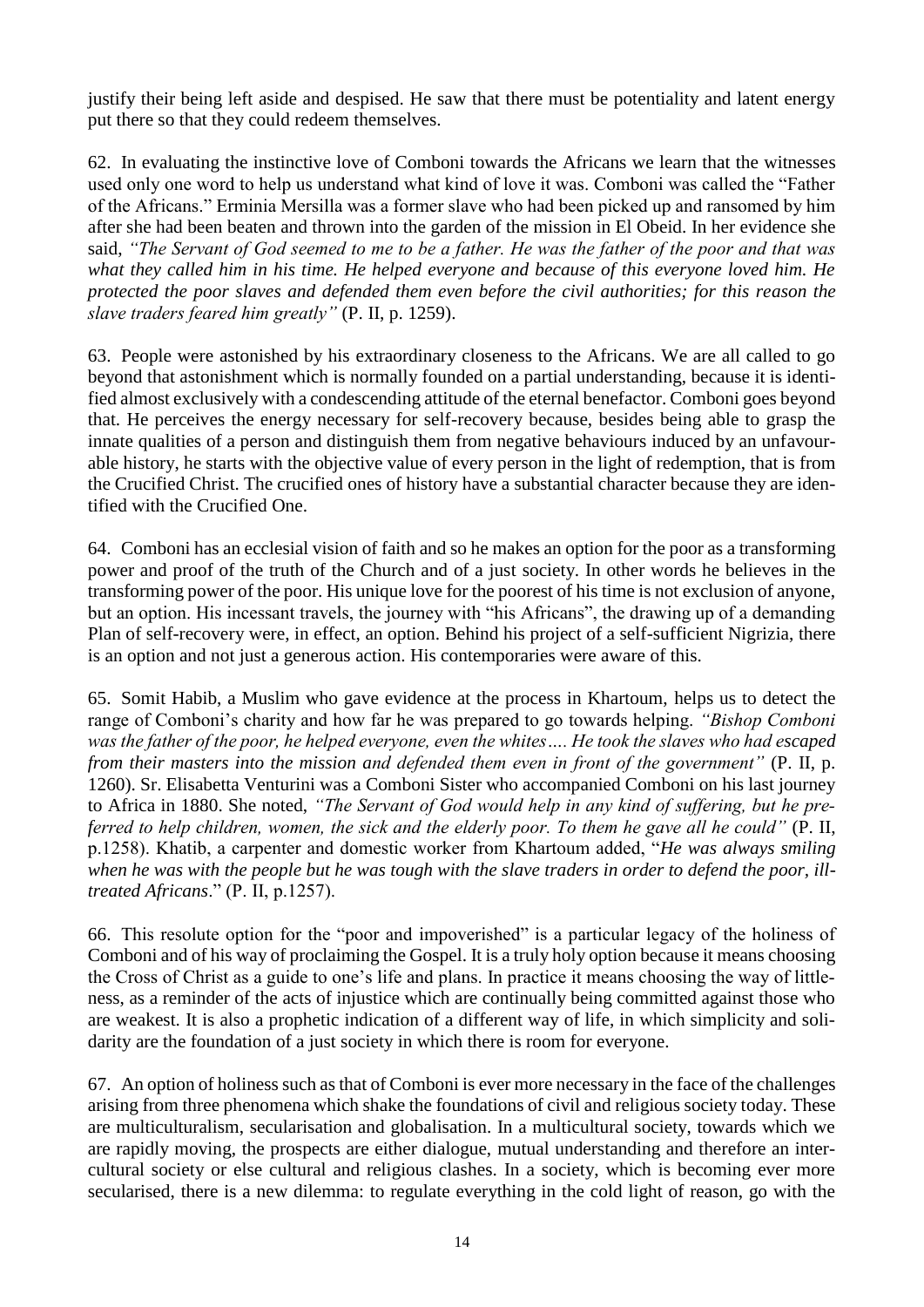demands of finance, profit and technological development or to reintroduce the values of transcendence, solidarity, faith, justice and equality.

68. In a world, which has become globalised from the point of view of economy, politics and information we find ourselves facing a point of no return. Either globalisation is truly inclusive and for everybody or else it is exclusive and the tool of the powerful and fortunate few who seem to want to decide the fate of humanity. We see before us a cruel gulf dividing the nations. Just think of the two billion people who live on less than two dollars a day. The divide between the rich and the poor is continuing to widen. According to the United Nations' Report on Development, the ratio was 1 to 30 in 1960, 1 to 60 in 1990 and 1 to 74 in 1997.

69. In his option for the poor, Comboni showed us a way. It is not about formulas, slogans or a temporary feeling, but a permanent choice. To be on the side of the poor from Comboni's viewpoint means to be linked with them "nuptially", indissolubly. In fact, Comboni calls Africa *"my beloved"* (W 6752) and says, *"Africa and the Africans have conquered my heart"* (W 941); "… *I have lived only for Africa and I will die for Africa"* (W 1438), and *"I will die with Africa on my lips"* (W 1441). To opt for the poor means to believe that "the poor", the "crucified peoples" and "the little ones" are the victims. Today they are what Bishop Oscar Romero called "*the violated divinity*" and so they are also instruments of salvation for everyone. They call us to truth, insofar as they make us see what we do not want to see or we seek to hide. They call us to solidarity insofar as they make us understand that material things are not enough to heal injustice, but solidarity based on self-giving is what is needed. And finally they call us to a new civilisation based on a culture of simplicity which does not mean universal impoverishment, but a new ideal of life, a true humanisation of relationships between people and nations.

### **Comboni's legacy to us in his own words: "***…I will die with Africa on my lips…***" (W 1441)**

70. *To die with Africa on the lips*… means to ask ourselves if our "option for the poor" is to be "doing **for** the poor" or is a creative "living **with** the poor". *"To die with Africa on the lips…"* means to live the choice we have made as a "nuptial" tie with people and situations. As Comboni said, *"I am returning to you and will never cease to be yours and everything is consecrated for ever to your greater good"* (W 3158). It also means, therefore, to look at the quality, the depth and the sincerity with which we say we believe in the others. This is necessary in order to give a credible form to the words "To save Africa with Africa". If we have a respectful care for the needs of people and therefore our journey with them is authentic, then they will be able to release all their potential and find new ways of being. We will not be able to respond to the real expectations of the peoples, of society and of the local Churches if what they see in our eyes is distrust.

71. Comboni's fidelity underlines for us more than ever the truth that "to make common cause" needs to become ever more concrete. This can happen in the way we show we are near to people and by an attitude of humility, of friendship, of trust, of sharing, careful that our presence is an incentive and a true common participation in the carrying out of pastoral and social programmes. At the same time we must distance ourselves from the ambiguous attitudes of those who either take the place of the weakest by doing, deciding, carrying out everything or those who become passive and distant spectators with the excuse that "their" time has come now.

72. *To die with Africa on the lips…* means to consider the work of evangelisation as a whole in which the local Church and lay ministers have to play a particular role. In the journey towards the autonomy of the local Church and the substantial and creative expression of cultural differences, we have the responsibility of becoming ever more competent in training leaders both in the religious field, (seminaries, catechetical centres, universities etc.) and in the socio-political field. This also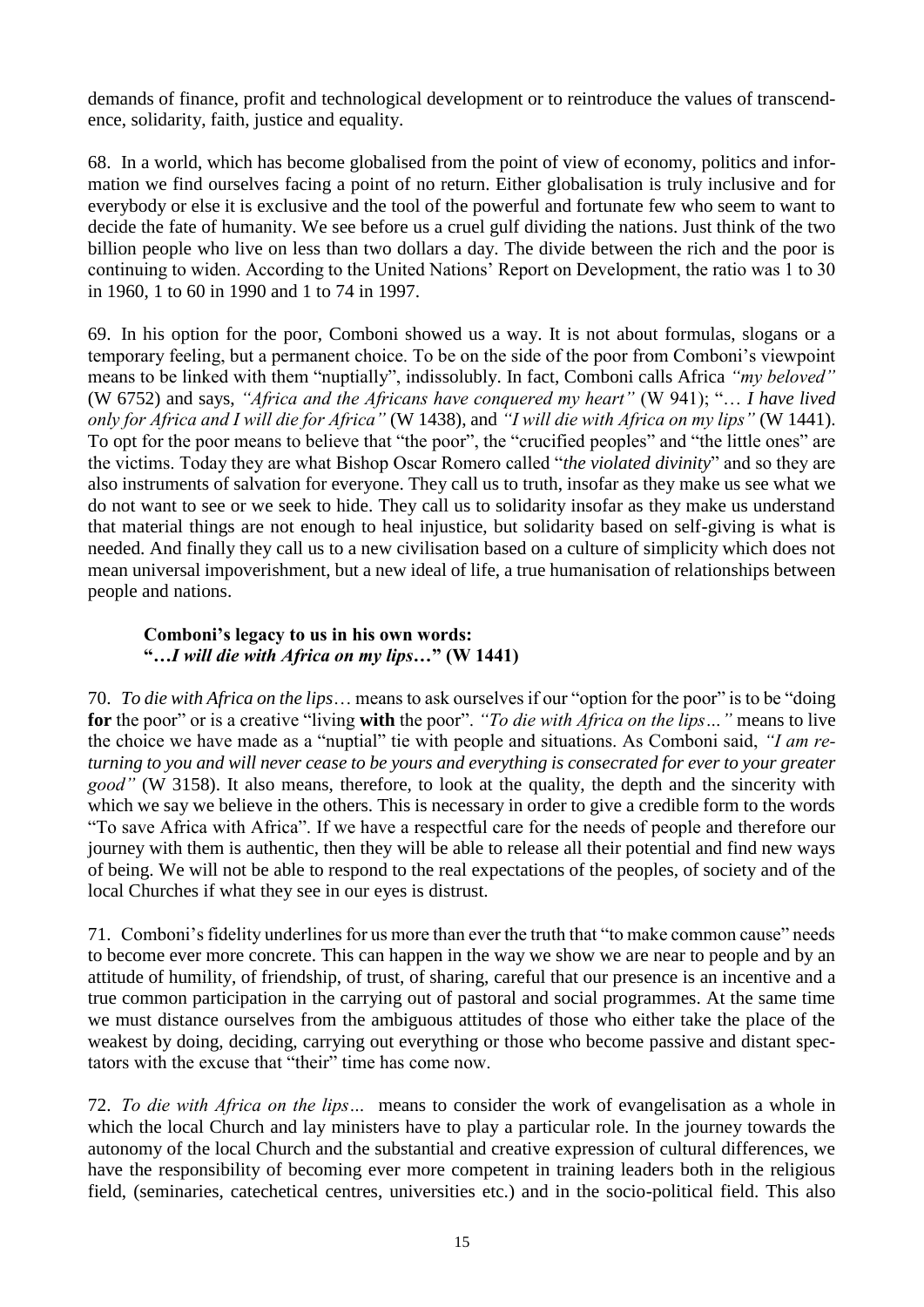requires a much greater appreciation of the value of the woman. These demands of formation and training dictated by the mission require courageous and long-term planning alongside the various organisations of the Church and society. The option for the poor also demands a more specific formation of missionary personnel to be carried out in a more effective programme. Mgr. Gabriel Zubeir Wako, the Archbishop of Khartoum, noted that *"Evangelisation cannot be improvised. Comboni spent a great deal of time and energy to ensure a profound human, intellectual and spiritual preparation for his collaborators. He knew this would be necessary in order to enable them to dedicate themselves to such a demanding task."*

73. *To die with Africa on the lips…* in the present socio-political climate means to commit oneself to the cause of justice. The unifying vision of the Plan between proclamation and giving the poor a voice, so that they are able to regenerate and transform their own situation, needs to be kept in mind. If this unity of vision and its practice as proposed by Comboni are not respected and if we emphasise the spiritual aspect to the detriment of the social and vice versa, evangelisation will be gravely flawed. Evangelisation deprived of its spiritual aspect will not have real power to transform (it will just generate new masters) or else, if it is confined to Church environs and a disembodied spirituality it will become meaningless and inadequate. History will continue to produce victims of injustice.

74. In this area of justice, peace and integrity of creation, we are called to build bridges of communication in order to be in touch with the issues and the achievements of the Churches and the forgotten peoples. In a world that prefers to ignore, isolate or undervalue the weak, we need to help it to understand their cultural and social values so that their precious contribution to the birth and to the security of the heritage of the whole of humanity may be recognised. In a world which faces the challenge of intercultural and inter-religious life together, we are called to open up channels of communication in order to help mutual understanding and mutual appreciation.

75. *To die with Africa on the lips…* compels us as members of the Comboni Family to question ourselves about what we still need to do in order that the motto of Comboni, *"To save Africa with Africa"*, may reach its fulfilment.

## **CONCLUSION: THE BRASS CROSS**

76. After Daniel Comboni's death, according to the testimony of his second cousin Eugenio, *"A missionary came from Africa to comfort Monsignor's father and gave him a pectoral cross made of brass. It was Monsignor's battle cross, as he called it. The cross he normally wore, as he kept the valuable one given to him by Pius IX out-of-the-way, in the event – he used to say – St. Joseph got a cold, in which case he would have sold it. I personally heard don Daniele say this. After the death of Signor Luigi that brass cross came into my hands. I keep it as a precious memento and I would not like to depart of it"* (P. II, p. 1235).

77. With the brass cross constantly hanging from his breast, Comboni, without having to use words, makes us understand the essential element of his missionary holiness: his authentic approach and the radical evangelical direction of his life that kept him moving on in his ideal. It seems that Comboni never had to sell his valuable cross, because the brass cross did well enough for him, symbol of an entirely new strategy of liberation and regeneration of people and of society in line with the ideals of the Kingdom. For us, in the Comboni family, it is a legacy which challenges us even today.

78. Comboni is a saint not because in St. Peter's one day he found the inspiration for his Plan: there have been many other enlightened people in the history of the Church. He is a saint not because he left his ageing parents alone and crossed the terrible desert of Atmur eight times: other men, strong and brave were just as capable of heroic deeds. No, indeed! Comboni is not to be put on this level, even though he possessed virtues in a high degree. He is a saint because of his daily fidelity to the